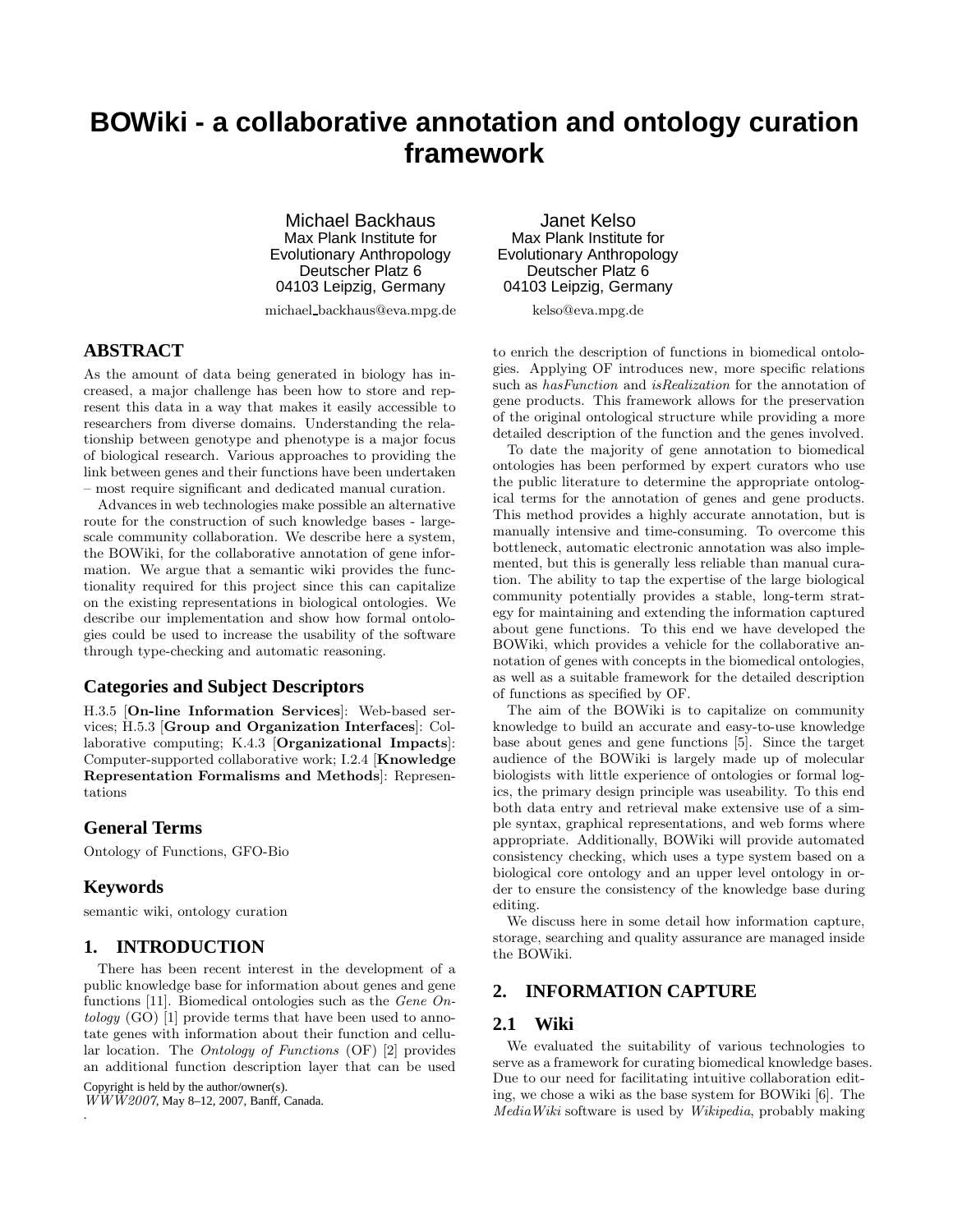

Figure 1: The Function Edit Form together with an example function, "Sugar transporter activity" and the corresponding function determinants, is shown.

it the most well-known wiki software. MediaWiki further supports a well-documented system for creating extensions, making it easy for developers to customize a wiki to meet their specific needs. The BOWiki is based on the Semantic MediaWiki [10] v0.4, an extension of the MediaWiki that employs binary relations and attributes, together with a formal semantics for their use. We extended the Semantic MediaWiki to satisfy to our requirements, and describe these extensions in the following sections.

#### **2.2 Function Edit Form**

The ability to edit biological functions in the BOWiki is realized through an implementation of the framework provided by OF. The OF treats functions as goal-oriented entities, and provides a formal way to represent functions in a function structure scheme. The scheme consists of a set of labels<sup>1</sup>, a set of requirements<sup>2</sup>, a goal<sup>3</sup> and a functional item<sup>4</sup>, which together form the function determinants. Via the function edit form (see figure 1), the function determinants are presented for editing. When the information concerning the function determinants is stored, concepts with function-, requirement- and goal-name are created or modified, together with the appropriate semantic links and structure. The complete content of the function determinants, as well as a link to the function edit form for further editing, is presented inside an information box on the function page.

#### **2.3** N**-ary relations**

The OF framework requires the use of  $n$ -ary relations. In order to use OF and to allow for intuitive knowledge acquisition, the BOWiki extends the Semantic MediaWiki to allow n-ary relations between wiki pages. In order to enable the use of n-ary relations, the BOWiki structures arguments of relations into *roles*, or named argument slots. This allows  $n$ arguments to be used in an arbitrary order. We believe that this provides an intuitive way to describe complex relations between entities in the BOWiki. This feature is not present in most semantic wikis. For the semantics of  $n$ -ary relations in the BOWiki, we use the proposal from the W3C Semantic Web Working Group[8].



#### Figure 2: The figure above describes the general database layout used to store semantic data in BOWiki.

An example of a three place relation in BOWiki is the following function ascription (assumed to appear on the MAL21 wiki page describing the sugar transporting protein  $MAL21$ :

```
[[realizes::function=sugar transporter activity;
realization=sugar transport;
context=human body]]
```
This means that the protein MAL21 realizes the function "sugar transporter activity" (taken from the GO) by means of a process "sugar transport" (taken from the GO) in the context of a human body.

#### **2.4 Database layout**

In order to store the semantic content of the BOWiki, we extended the Semantic MediaWiki's database model. The database model must accommodate n-ary relations, roles and types from BOWiki's type system (see section 4.1). Therefore, a database layout that differs from the triplerepresentation used in the Semantic MediaWiki [10] is required. In the BOWiki, we introduce separate tables for storing subjects, relations, roles, types and objects.

The database model, as shown in figure 2, is subdivided into two parts, one focusing on classes (relations, roles and types), the other on instances (instances of relations, of roles and objects). Relations are instantiated each time they appear with a different set of arguments. These instances acquire an identifier from the relation instance table. The arguments table is comprised of the identifiers of the roles and objects used in a relation-instance. It is, therefore, a table of instances of roles. Using the relation-instance and argument table, the database layout allows storage of  $n$ -ary relations, and most operations can be completed by integer queries, which ensures rapid content retrieval from a large knowledge base.

For the incorporation of automated consistency checks, a table with available types will be added to the current database layout, and the types will be linked to the roles that may be used in a relation. This allows for the classification of objects occurring as arguments to relations in the wiki.

# **3. DATA ACCESS**

#### **3.1 Semantic Search**

Building a structured knowledge base with semantic annotations allows for improving regular search techniques through content based queries. In particular, in the context of gene annotations, it is important to be able to find correlations between genes, i.e., to see which gene has a specific relation

<sup>1</sup> labels are used as expressions which name a function

<sup>2</sup> requirements are necessary preconditions

<sup>&</sup>lt;sup>3</sup> a goal specifies the part of the world directly affected by the function

<sup>4</sup> the functional item describes the role played by a certain entity in any realization of the function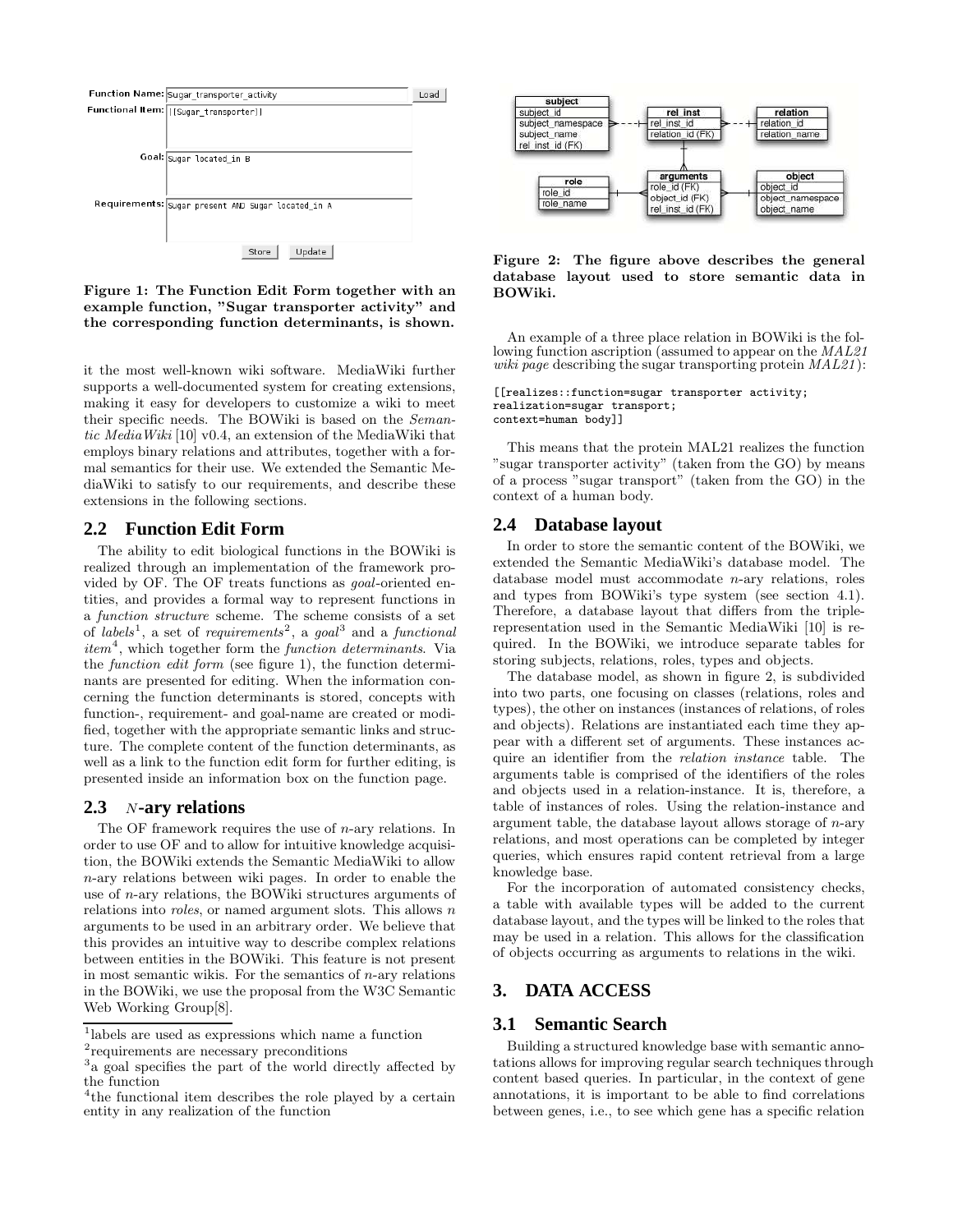| Subject:                                                                                 | Relation: | Object:         | Role:            |                             |
|------------------------------------------------------------------------------------------|-----------|-----------------|------------------|-----------------------------|
|                                                                                          |           | sugar           |                  |                             |
|                                                                                          |           | activity        | realization      | Search Relations<br>add row |
| Subject:                                                                                 |           | Attribute name: | Attribute value: |                             |
|                                                                                          |           |                 |                  | Search Attributes           |
|                                                                                          |           |                 |                  |                             |
| <b>Search results (relations)</b>                                                        |           |                 |                  |                             |
| 1. MAL21 :: Realizes :: Function=Sugar transporter activity, Realization=Sugar transport |           |                 |                  |                             |

Figure 3: This figure shows a search using the semantic search tuple with the parameters object.1=sugar, object.2=activity, role.2=realization, and the result showing the facts about MAL21 fulfilling this search.



Figure 4: Shown above is the semantic graph of the concept Epithelial cell differentiation from the Gene Ontology, which is generated on the special pages for the external ontologies.

to another, or which gene plays a certain role in a specific relation. In order to allow for content-based searches within the BOWiki, the Semantic Search Triple from the Semantic MediaWiki v0.4 has been expanded into a Search Tuple (see figure 3). This facilitates searching for an arbitrary number of terms of the following types: subject, relation, object, role and attributes. The search function employs numerical identifiers in order to increase its efficiency. This is in particularly significant when querying large databases, such as the GO, which contains more than 50,000 relations between concepts.

Inline Queries, as introduced by the Semantic MediaWiki, are adapted to the more complex representation schema of semantic information within BOWiki. Inline queries allow for the performance of semantic searches within wiki pages, representing the results as part of the rendered wiki page.

## **3.2 External Ontologies**

For referencing, browsing and as a starting point for local articles, the BOWiki allows access to several ontologies like the Gene Ontology [1] and ontologies about cell types or anatomy. These ontologies are accessible via special pages, which prohibit changing the ontology's concepts in the external ontology directly, but permit editing or updating the local article about this concept. In this way, it is not possible to change the external ontologies, but a user may modify the information contained in these ontologies for use in an extended description of these concepts within the BOWiki. The ontologies are maintained separately from the BOWiki's semantic storage, and are updated regularly to current versions. It is possible to browse these ontologies graphically, represented as a directed acyclic graph. This graph is automatically generated from the relations that hold between the concepts in these ontologies, by extracting these informations and using the MediaWiki plugin Graph::Easy<sup>5</sup> for visualization.

## **4. QUALITY & CONSISTENCY**

## **4.1 Type System**

Collaborative curation of a knowledge base may quickly lead to semantic inconsistencies. A simple example of such an inconsistency is the use of a part of relation between a process and an object, which is often prohibited[3]. Another example may be the classification of some entity as both an object and a process, leading to an inconsistency when objects and processes are considered disjoint. In order to ensure the quality of the wiki's content, at least some of these possible inconsistencies must be identified and prevented. Since the wiki contains descriptions of biological concepts and entities, we use an upper biological ontology as a type system.

#### *4.1.1 Core ontology*

A core ontology provides definitions for the most basic concepts within a domain. We developed GFO-Bio [4] as a core ontology for biology. GFO-Bio extends the General Formal Ontology (GFO) [3] by adding definitions for biological concepts and relations. GFO-Bio is formalized in the decidable fragment of the Web Ontology Language (OWL) [7]. It contains definitions for concepts such as Cell, Biological process and Protein.

GFO-Bio incorporates higher order categories and employs an explicit instantiation relation, which are particularly relevant for its efficient use in a collaborative knowledge acquisition environment, where both concepts and individuals are described formally. Higher order categories allow biological concepts to be treated as instances instead of classes in OWL. We believe that this will also result in a more rapid and efficient classification.

#### *4.1.2 Reasoning*

All BOWiki pages, whether concepts or individuals, are instances of a class in GFO-Bio; we use instantiation instead of subsumption to increase the efficiency in reasoning. In some sense, reasoning is restricted to the core ontology because all wiki pages appear as OWL individuals for the reasoner. Consequently, subsumption links among concepts in the wiki are currently not exploited, which is appropriate for basic type checking and a tribute to the performance of current reasoners. Two types of inconsistencies may arise that can be avoided.

First, consider the BOWiki concept Hydrogen and the GFO-Bio concepts Molecule and Atom. In the BOWiki, Hydrogen may become an instance of Molecule. After instantiation, we want to prevent a user from making the Hydrogen also an instance of GFO-Bio's Atom concept, because those concepts are disjoint in GFO-Bio. A molecule consist of atoms, but it is not an atom.

Second, concepts taken from GFO-Bio may serve as typerestrictions for roles in n-ary relations. Consider the realizes relation and its roles: the implicit subject role, the function, realization and context roles. These are restricted to the GFO-Bio concepts: Biological object, Biological function, Biological process and Entity. The use of a particular concept "A" to fill the realization role of the realized relation causes this concept to be classified as a Biological process. If the same concept "A" is used in the same relation, but in the subject role, it is then classified as both Biological Process and Biological Object, resulting in an inconsistency because

<sup>5</sup> http://bloodgate.com/perl/graph/